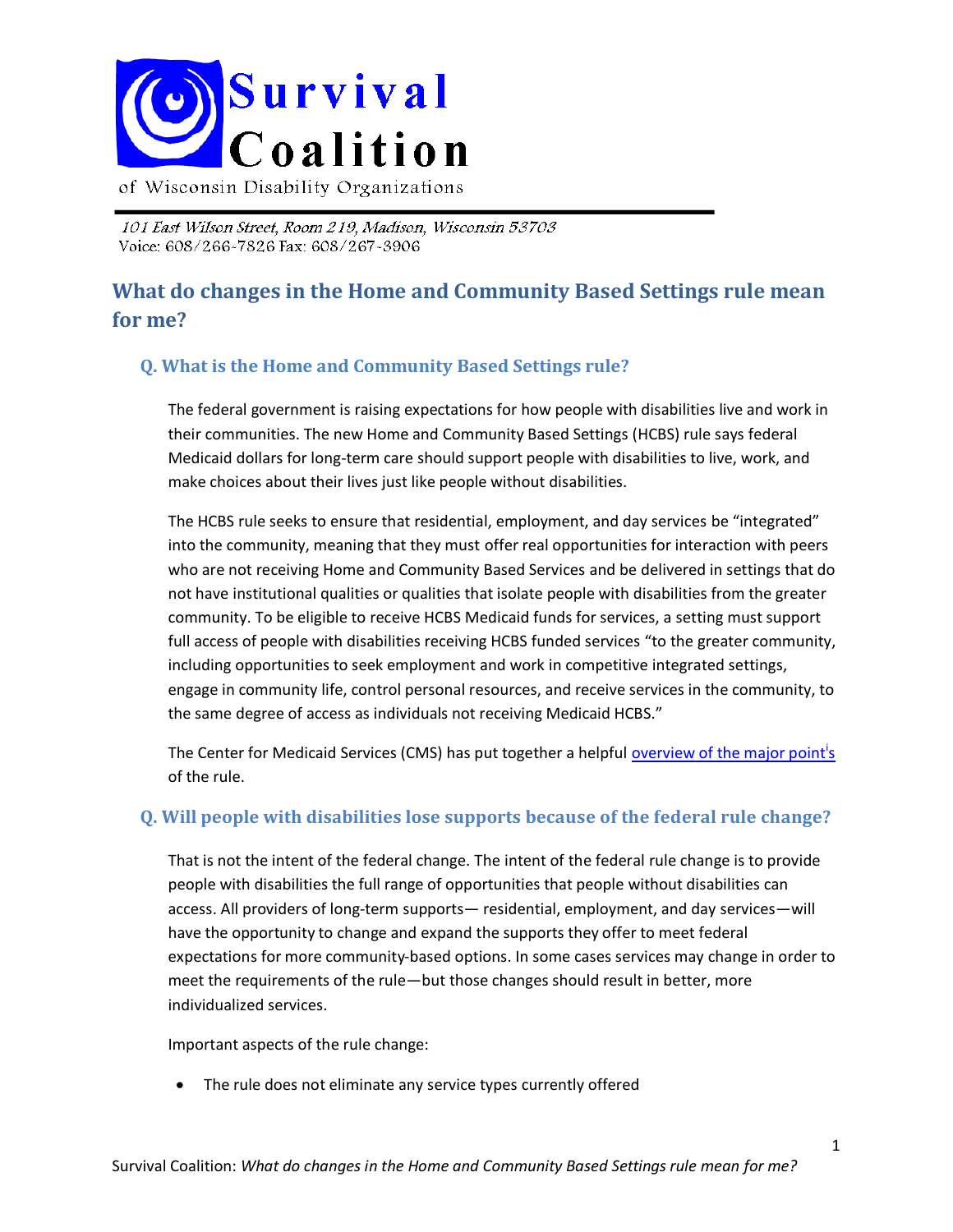- The rule does not reduce funding for service plans
- People with disabilities should not see reductions in service levels;
- Supports will continue to be based upon individual needs identified in their plan. If a person has an employment or daily living goal in their individual plan, the state longterm care program must ensure continued supports.
- The changes should expand the range of community integrated residential, employment, and day service options available.
- Some changes to the settings where services are provided or how services are delivered may be required

#### **Q. Will the HCBS rule or Wisconsin DHS take choices away from people?**

No. All services eligible for HCBS will continue to be offered; the HCBS rule does not require states to eliminate any service and there is no reduction of funding for service plans. Some settings and service delivery may have to make adjustments to meet HCBS integration requirements.

In many Wisconsin communities, many settings have isolating qualities like those that the HCBS rule describes. Integrated residential, employment, and day services are not available statewide, and wait lists exist in many areas for integrated options. Families and individuals indicate they want community based options. The HCBS rule will expand choices for families and individuals who have been waiting for community based options in their communities.

# **Q. What has happened to people in other states that have shifted to communitybased supports?**

Although transition to better community supports takes time, multiple states have been successful in transitioning people with disabilities to community based residential, employment, and day services from facility-based settings. Wisconsin, like other states, will have five years to plan with families and providers to do this.

[Vermont](http://www.ddas.vermont.gov/ddas-programs/programs-se-default-page)<sup>ii</sup> worked with families to transition from facility based employment to community based employment in 2002, and public dollars are now used only for community employment services. According to a recent **article<sup>iii</sup>, "Within three years, about 80 percent of people who'd** *worked in the last sheltered workshop to close found jobs. Those who didn't got other services*  based in the community." In Rhode Island—where the state signed a [consent decree](http://www.nytimes.com/2014/04/09/us/developmentally-disabled-get-more-workplace-protections.html)<sup>iv</sup> in April of 2014 with the U.S. Department of Justice and agreed to help workshop clients find employment and day services in the community—transition into the community is underway. Many people with disabilities are successfully moving into community based jobs quickly; [almost half](http://www.nytimes.com/2014/10/05/us/a-couple-gaining-independence-and-finding-a-bond.html?_r=1)<sup>y</sup> of the people in the facility at the root of the court case have already been successfully placed in community jobs. Many families in both these states were originally concerned with these changes, and are now publicly stating confidence in the community based approach.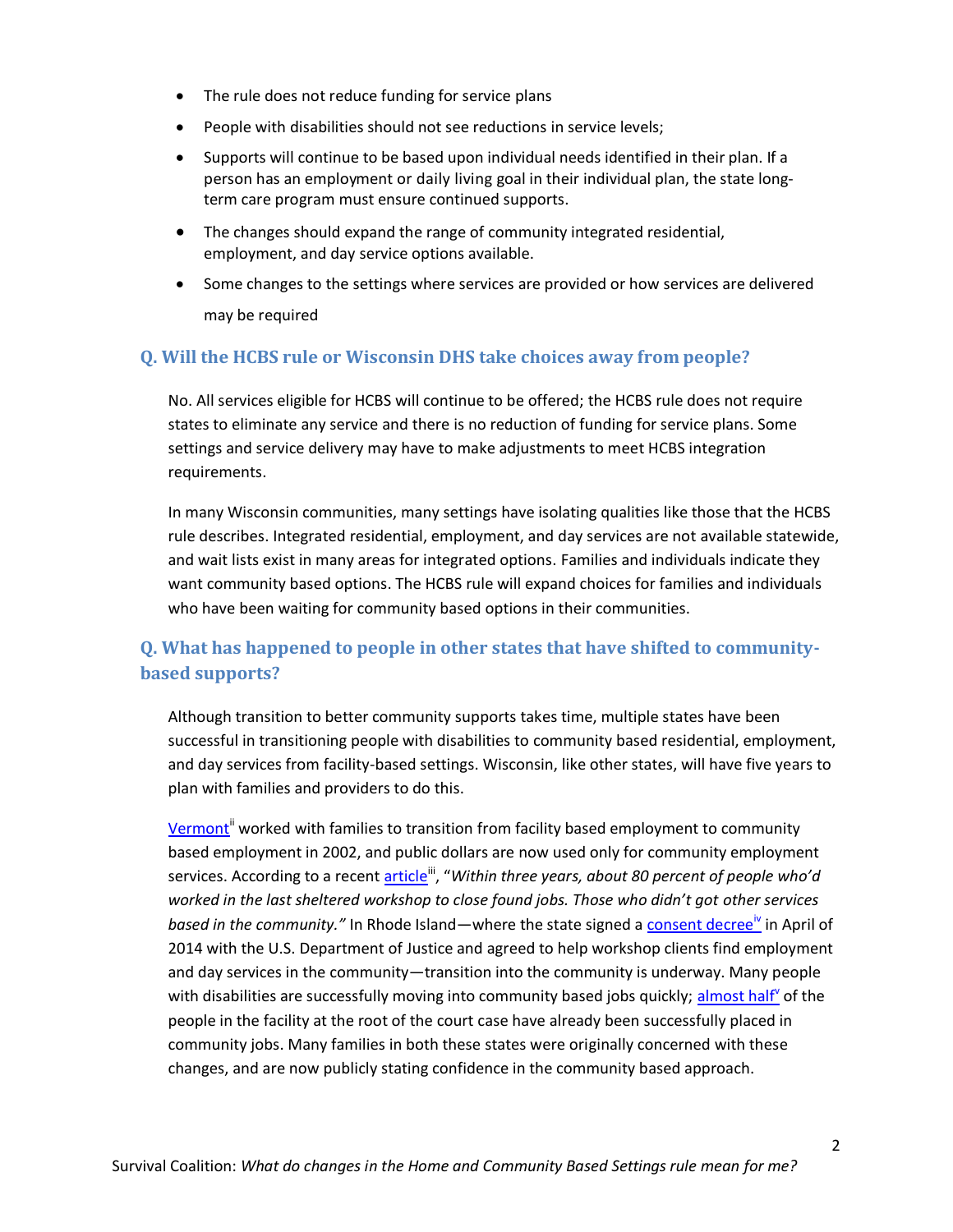### **Q: Does this rule change force current providers to close?**

No. The HCBS rule does not require any facilities to close. No provider is being forced to close. There is no reduction of Medicaid funds.

To meet the HCBS rule requirements, some providers will have to change their service delivery models over the next five years to continue to receive Medicaid dollars. Some providers delivering integrated community employment, day, and residential services may already meet HCBS requirements; few changes will be necessary for these providers.

The required State Transition plan gives providers who do not currently meet HCBS settings or service delivery requirements 5 years with accompanying technical support to make necessary changes.

## **Q: Have Wisconsin providers been able to change to provide community based services?**

Yes. Some Wisconsin providers that have successfully transitioned to integrated settings service delivery. There are also providers currently in the process of voluntarily shifting their service model. For example, Wisconsin's largest private independent social services agency is transitioning their residential and day services to a community integrated support model. Individual Wisconsin providers in Milwaukee, Grafton, and Ashland and Bayfield counties have also moved toward community based day service models.

Dane County made a public policy change 25 years ago that places community integrated employment as the central element around which other community-based individualized supports and services are built. This has resulted in high integrated employment rates (75%) for people with disabilities in long-term care, as well as employment providers transitioning their service model from facility-based to community integrated employment services. Today, 14 of the county's 17 employment providers offer integrated employment services exclusively. Dane County's residential and day services providers have also transitioned to integrated settings and service delivery.

Following the 1999 Supreme Court decision *in Olmstead v. L.C.* requiring more integration for people with disabilities, Wisconsin received \$75 million over ten years (ending in 2011) to build integrated employment service capacity, including specific efforts to assist facility-based CRPs to transition to integrated employment service delivery. You can watch **several CRP leaders<sup>vi</sup> who** were grant recipients discuss why they chose to participate in the need to expand access to integrated employment.

#### **Q: What about time when people are not at work?**

Community integrated employment is an important component of a quality integrated life and is a goal in many individual service plans. However, many people with disabilities do not work a full 40 hour week. Providing support that helps adults to access community integrated activities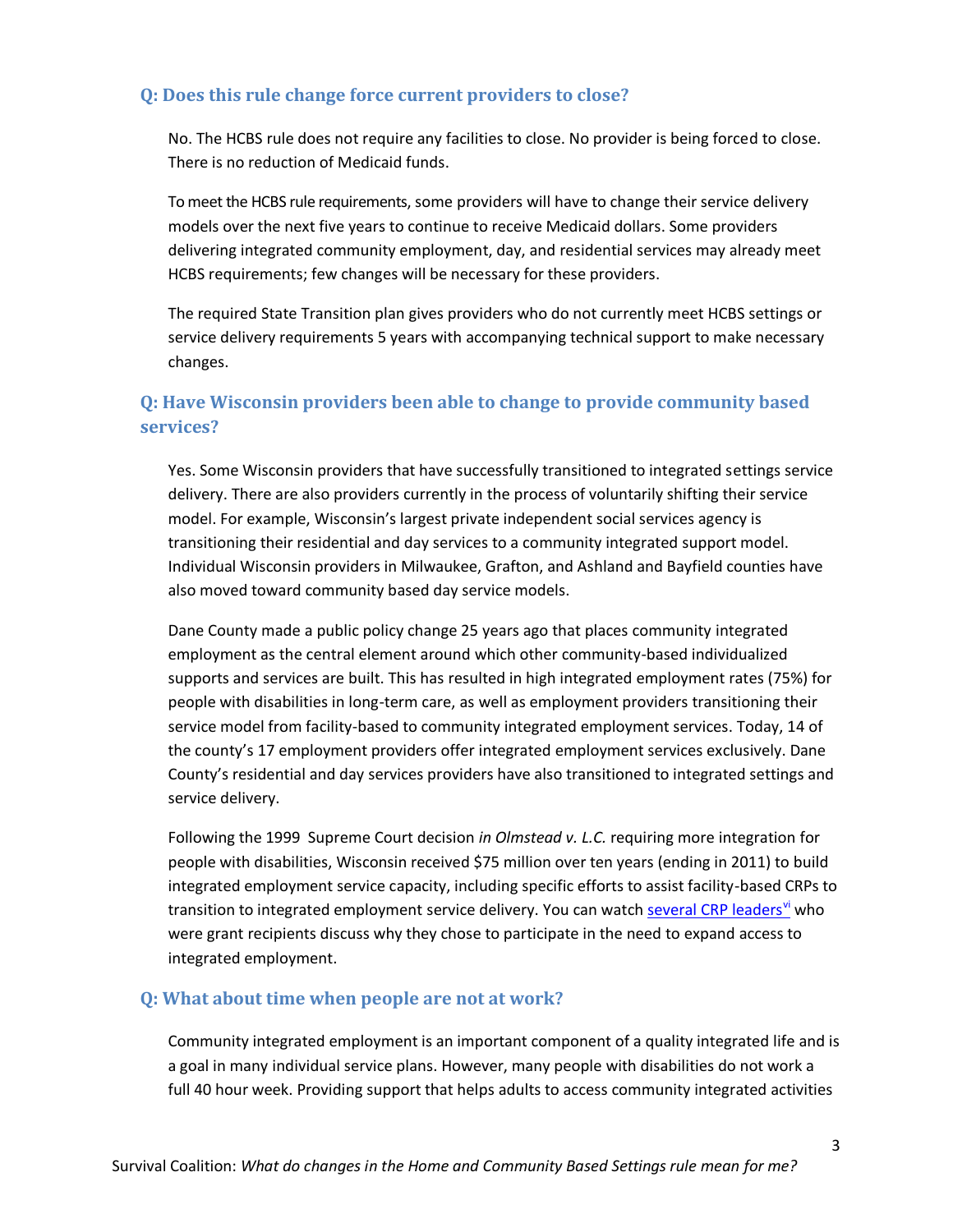and resources when individuals are not at work is also necessary. HCBS funding can be used to support community based activities outside of work.

For example, Dane County places employment as the central element around which other individualized community integrated day service supports are built. This approach accounts for all hours in a person's week. When a person is not working in the community, community activities—classes, volunteer opportunities, physical exercise, etc.—that are individually tailored to a person's interests, abilities, and goals provide each person with a full week and full life.

There are people without disabilities who work part time, and they fully expect to interact with the community doing a variety of things that are necessary or are of personal interest. People without disabilities who work full time still expect to do things outside of work. People with disabilities should have the same expectation of being in the community when they are not at work.

The goals of the HCBS rule are to ensure that people with disabilities have the same access to all facets of community as people without disabilities. This includes community integrated day services.

#### **Q: Does this rule cut Medicaid funds to the state?**

No. This rule change does not reduce the amount of Medicaid funding available to the state.

### **Q. Can we really employ more people with disabilities in the community in this job market?**

The current job market for the general public is not a good measure of whether people with disabilities can be successful in gaining employment in a community. People with the most significant disabilities typically do not "compete" on the open market for the same type of jobs that anyone else does, and typically are not seeking full-time employment. Skilled job developers know how to carve part-time, specialized jobs in businesses that incorporate the individual's strengths, while ensuring that the business remains or becomes more profitable. Successfully finding work for people with disabilities occurs during both strong and weak economic times.

This skill set is considered nationally to be best practice and is designed to help people achieve individual employment goals that meet their interests and strengths. This approach also actually increases choice for individuals with disabilities, allowing them to pursue jobs that align best with their interests and skills. People with significant disabilities work with animals, in child care, in outdoor jobs, and have their own small businesses. In contrast, most facility-based jobs are in assembly or piece work. Increasing the availability of diverse quality job development can be a part of DHS' plans to increase capacity across the state so community employment options are possible everywhere.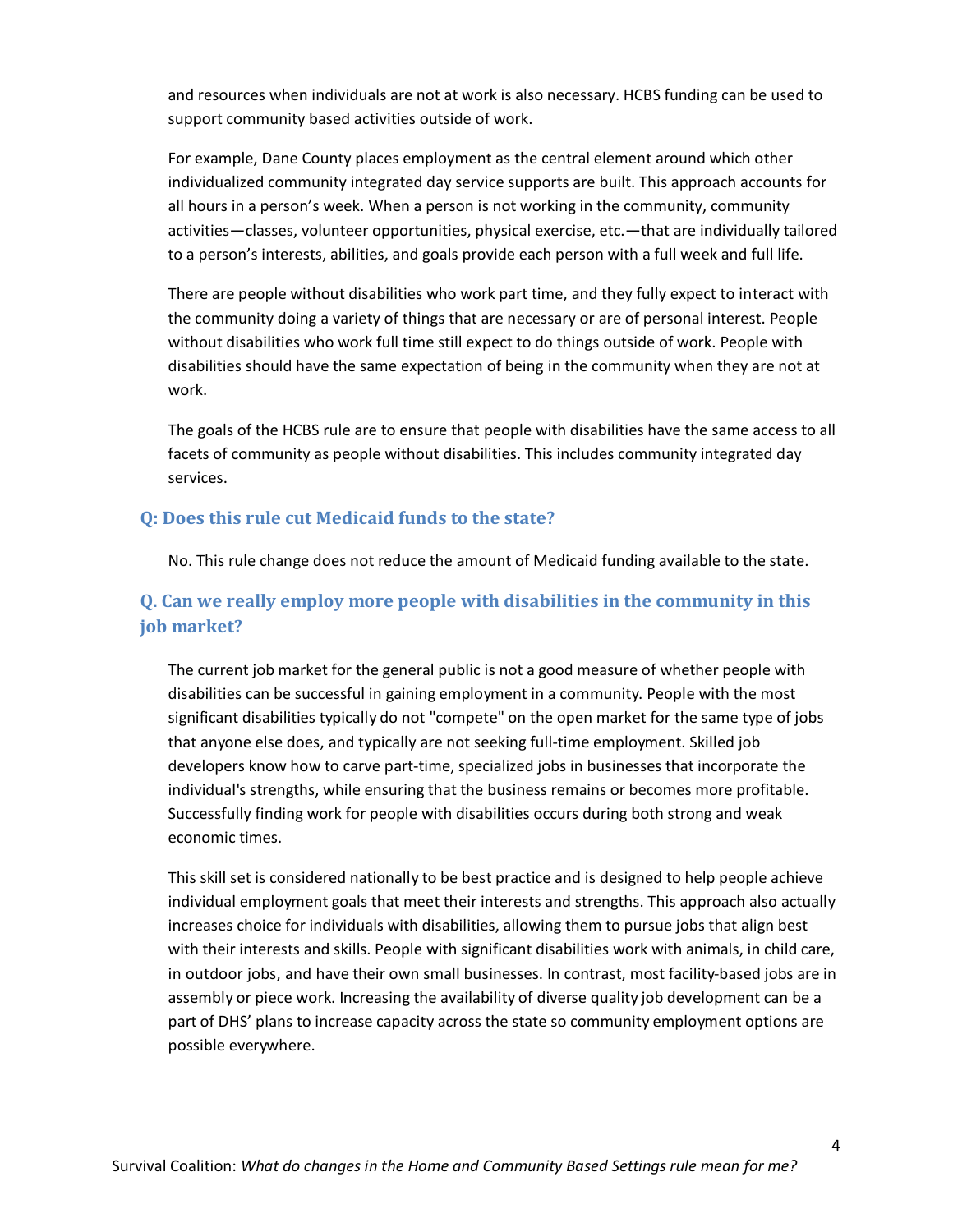# **Q. What about people with significant disabilities? Can they work in the community?**

Yes. Wisconsin's [Division of Vocational Rehabilitation](http://dwd.wisconsin.gov/dvr/)<sup>vii</sup> presumes every person with a disability can work in the community. People with the most significant disabilities may be more complex to support on the job, but with the right supports both DVR and Dane County have demonstrated that there is work for virtually all people with disabilities. Dane County's employment rate for people with disabilities is 75% and that includes people with the most significant disabilities. In contrast, the integrated employment rate for individuals with the same level of disability is 8% in Family Care and 5% in IRIS.

For more than 20 years, Dane County has been offering a different model of employment supports than the rest of the state – focusing on community employment for youth leaving high school. Last year, 51 out of 52 high school students with long-term support needs exited Dane County schools with paid employment.

# **Q. Don't people with disabilities work fewer hours in the community than in facility-based employment?**

Many people with disabilities do not work a 40 hour week. It is important to note that people with disabilities who work in facility-based employment also have significant down time between jobs and often do not work full-time while in the facility. They only work when a contract has been secured and needs completion. The average number of hours worked in integrated employment is only 6 hours per month less than in facility-based employment: only 90 minutes per week less than those in integrated employment. Under the new rule, the hours during the week when an individual is not working can still be supported in a community setting using Medicaid-funded services, just as non-work time, often called "down time," at facilities is currently supported

### **Q. Is integrated employment more expensive than facility based employment?**

[Several studies](http://thecpsd.org/wp-content/uploads/2014/02/Is-Supported-Employment-a-Good-Investment-for-Taxpayers.pdf)<sup>viii</sup> using Wisconsin employment data and comparing people with the same disability types, including individuals with significant disabilities, have shown community employment is less costly than facility-based employment. While supported employment has an initial higher cost than facility-based employment, over the entire lifetime employment cycle, supported employment is 65.9% cheaper to fund than facility-based employment as the need for direct supports fades over time.

A study conducted with 1118 people with disabilities in Wisconsin found that employment support costs for those working in sheltered workshops was an average of 33.7% higher than for their peers with the same level of disability who worked in community integrated jobs. A study of almost 10,000 individuals nationally found that annual costs for sheltered workshop services averaged \$7894.63 per person per year compared to \$4542.65 for individuals with the same disability levels.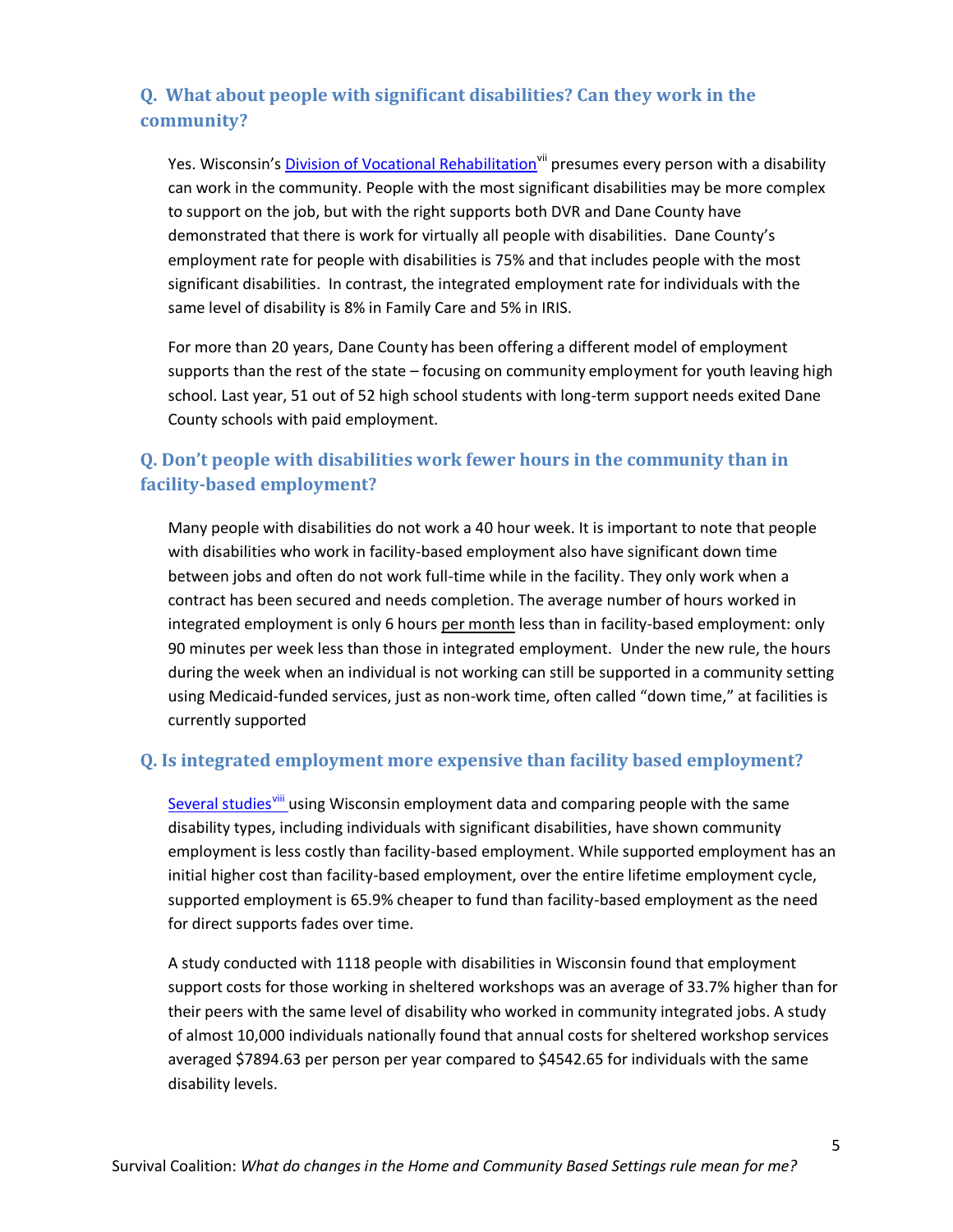The [Department of Health Services December 2013 report on long-term care](http://www.dhs.wisconsin.gov/publications/P0/p00590.pdf)<sup>ix</sup> states: "Members involved in community-based and meaningful employment have better health outcomes which reduce expenditures for long-term supports and medical care. This increases the cost-effective management of long-term care programs." The report has specific data showing that community-based, integrated employment is more cost- effective, and notes that paid employment strongly relates to lower Medicaid expenses. Nothing in the new HCBS Rule reduces funding to support individuals to meet their person-centered plans.

Additionally, research finds that individuals working in the community who had received training at sheltered workshops earned 30% less than the group that had never been in a workshop. The participants who had training in a workshop made less money compared to people who had the same level of disability in their jobs. In addition, the average cost of community supports for people who had previously been in workshops was higher than for those who had their employment training in integrated community settings.

#### **Q. Doesn't facility-based employment train people for community employment?**

Current CMS guidance states in its pre-vocational services definition that pre-vocational training is intended to be time limited, work towards achieving specific employment goals, and result in an integrated employment outcome. Wisconsin data demonstrates that pre-vocational training service dollars are not resulting in integrated employment outcomes. As of April, 2014, only eight percent (8%) of the nearly 28,000 working-age individuals with disabilities enrolled in Wisconsin's managed long-term care program (Family Care) and five percent (5%) in its selfdirected supports waiver (IRIS) were working in community integrated employment. Wisconsin ranks fourth in the nation for the number of people per capita that receive services in Medicaid funded sheltered workshops.

Research has demonstrated that once an individual with disabilities begins working in facilitybased employment, chances are low that they will move into integrated employment. Ninetyfive percent (95%) of individuals with disabilities who entered sheltered workshops did not ever move into integrated employment, according to a national-level analysis of data by the Government Accountability Office.

#### **Q: What is required of states?**

A 5-year transition plan is required in all states to ensure that public funds for home and community-based services are not used in ways that isolate older adults and people with disabilities.

Wisconsin Department of Health Services (DHS) must create a Transition Plan that tells the federal government how Wisconsin will transition to meeting the HCBS requirements over five years (March of 2019)**.** This plan is supposed to show how programs like **Family Care**, **IRIS**, the **Legacy Waivers**, and the **Children's Long Term Support Waivers** will meet these new expectations, and how services and supports will make sure people with disabilities are living, working, and involved in their communities.